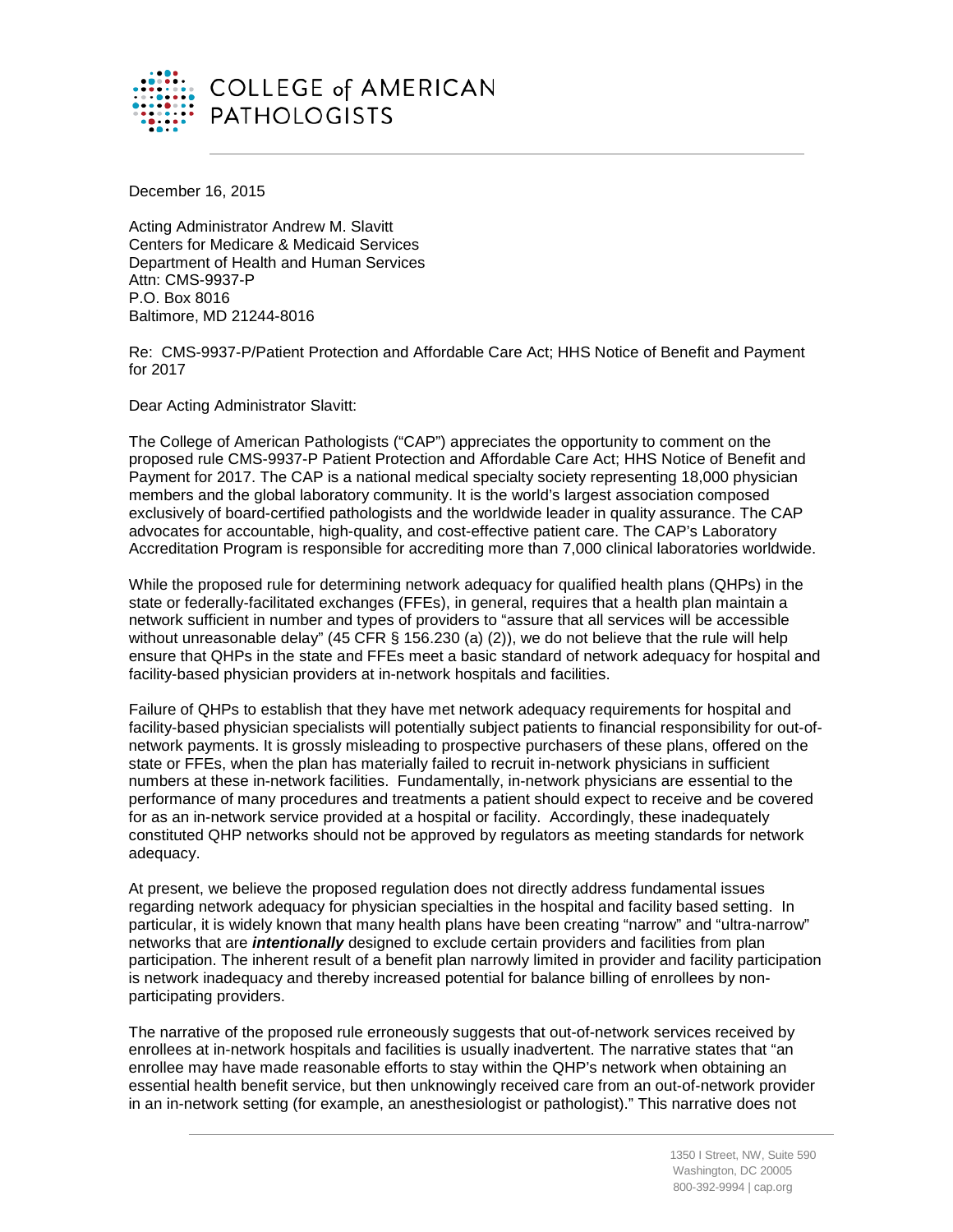

take into account that in many situations health plans have deliberately, or by nonfeasance, failed to ensure that the plan's provider network contains sufficient numbers of network physicians at innetwork facilities.

Clearly, in the state regulated marketplace level, we have seen health plans certified as meeting state network adequacy criteria to not, in fact, have physicians in sufficient numbers for enrollees to avail their services. For example, according to the Texas Center for Public Policy Priorities (September 2014), two of the three largest health plans in that state had no in-network pathologists in 20% (Humana) and 16% (United Healthcare) of their in-network hospitals. For other hospitalbased physician specialties in Texas, these percentages are substantially larger. In Texas, the Department of Insurance has testified that it is aware of serious network adequacy deficiencies for hospital-based physician providers in health plans they are certifying as adequate under their state law. (Texas House Insurance Committee, Department of Insurance Testimony, House Bill 616, April 8, 2015)

Given the exclusionary design of narrow and ultra-narrow networks that are proliferating in the federal and state insurance exchanges, the proposed rule must tighten the regulatory requirements for determinations of QHP network adequacy for physician providers at in-network hospitals and facilities. If the rule fails to directly address this issue, patients will continue to have difficulty in accessing the provision of in-network services at in-network facilities, regardless of any advance notification by the QHP of potential financial risk to the enrollee, as is contemplated under the proposed rule. While the proposed rule contemplates QHP notification to enrollees of potential financial responsibility ten days before a provision of services is rendered at an in-network facility, the inability of any enrollee to reasonably access in-network physician services at that site of service is not considered nor addressed under the proposed rule. Thus, while the proposed rule mitigates the potential for a patient's financial risks, it fails to ensure that patients, in general, have reasonable and timely access to in-network physician services.

Accordingly, we believe the proposed rule must be augmented with a regulatory requirement to ensure enrollees have "reasonable and timely access" to in-network physician specialists at innetwork hospitals and facilities for any QHP that has been approved by federal or state regulators. To effectuate this requirement, QHPs in the state or FFEs should be required to document that their networks have sufficient numbers of in-network physicians at in-network facilities and hospitals. We therefore propose addition of the following provision (f)(3) under the newly proposed § 156.230 Network Adequacy Standards:

> (f) Out-of-network cost sharing. Notwithstanding §156.130(c), for a network to be deemed adequate, each QHP that uses a provider network must:

(1) Count the cost sharing paid by an enrollee for an essential health benefit provided by an out-of-network provider in an in-network setting towards the enrollee's annual limitation on cost sharing; or (2) Provide a written notice to the enrollee at least ten business days before the provision of the benefit that additional costs may be incurred for an essential health benefit provided by an out-of-network provider in an innetwork setting, including balance billing charges, unless such costs are prohibited under State law, and that any additional charges may not count toward the in-network annual limitation on cost sharing**; and (3) document that they have contracted with physicians who specialize in anesthesiology, emergency medicine, pathology, radiology and hospitalist services in sufficient numbers at any in-network facility or in-network hospital included in such plan so that patients enrolled in**